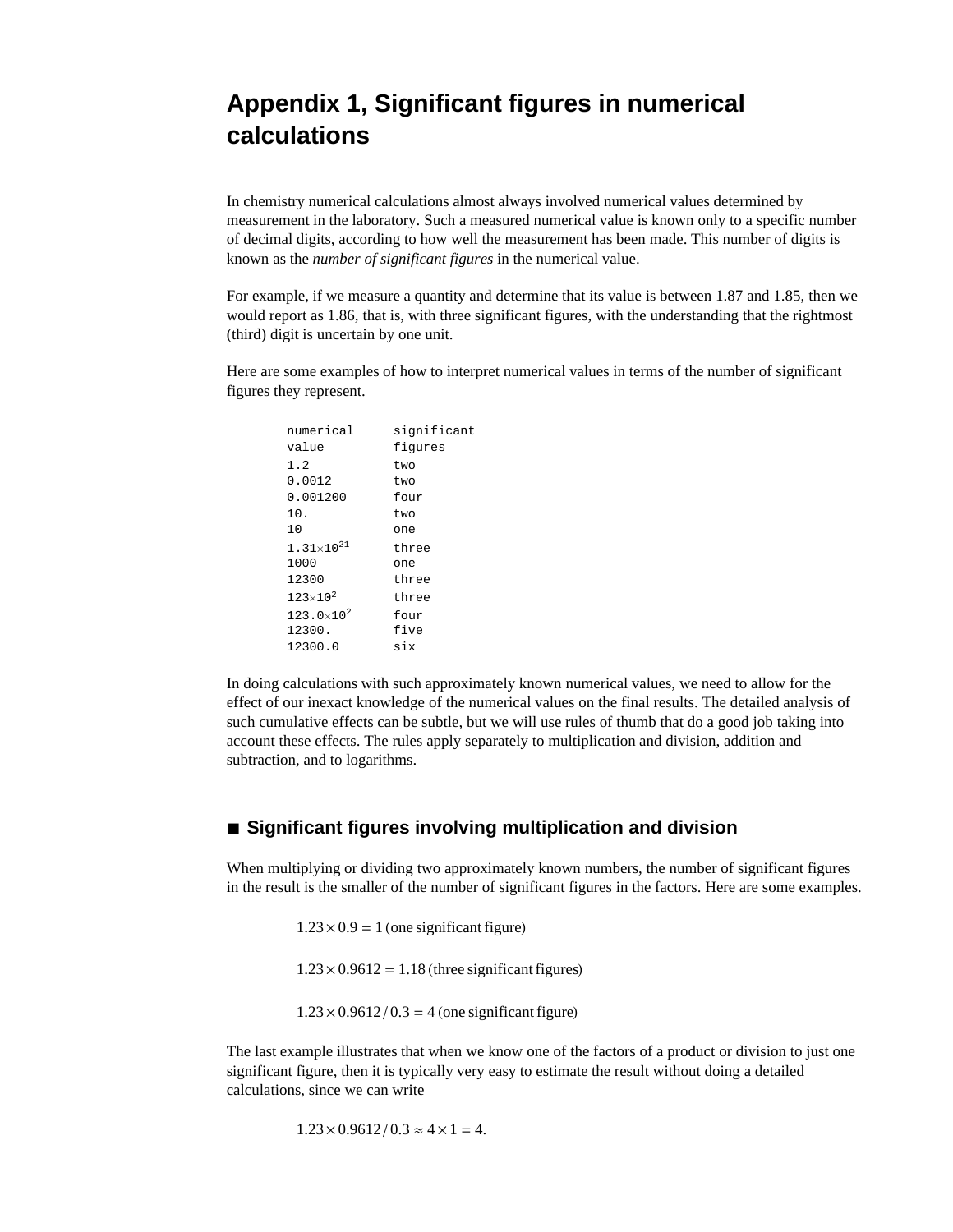This is a very useful technique to master, since quite often a factor in a calculation will be known only to one or two significant figures. At the very least, it allows us to estimate numerical results "on the back of an envelope." In this course, we will take advantage of this to carry all calculations on exams without use the mechanical or electronic aids.

## **à Significant figures involving addition and subtraction**

When adding or subtracting two approximately known numbers, the number of significant figures in the result is determined by writing it with the same number of digits to the right of the decimal points as the factor with the *smallest* number of digits to the right of the decimal point. Here are some examples.

 $1.23 + 0.9 = 2.1$  (two significant figures)

 $1.2 + 0.9811 = 2.1$  (two significant figures)

 $12 + 0.9811 = 13$  (two significant figures)

The last example is determined by rounding 12.9811 to zero digits to the right of the decimal point.

 $10 + 0.9811 = 10$  (two significant figures)

In this example, 10 is known to one significant figure, and so after rounding 10.9811 becomes 10 in this case.

#### **à Rounding**

In expressing the result of a numerical calculation to the appropriate number of significant figures, we round the result as necessary as follows. If a digit to be dropped is 0, 1, 2, 3, or 4, leave the next remaining digit unchanged, and if a digit to be dropped is 5, 6, 7, 8, or 9, increase the next remaining digit by one. Here are some examples.

> $0.9811 = 0.981$  (three significant figures)  $1.745 = 1.75$  (three significant figures)  $14.29 = 14.3$  (three significant figures)  $21.74 = 21.7$  (three significant figures)

### ■ Significant figures involving logarithms

In doing calculations with logarithms, we need to know how to determine the number of significant figures. Significant figures involving logarithms are a little subtle, because a logarithm tells us both the power of the base (usually 10 or  $e$ ) and the number multiplying this.

The starting point is to write the number whose logarithm we wish to evaluate as a number between 1 and 10 times a power of ten. For example, we would write the number  $123.4 \times 10^3$  as

 $x = 1.234 \times 10^5$ .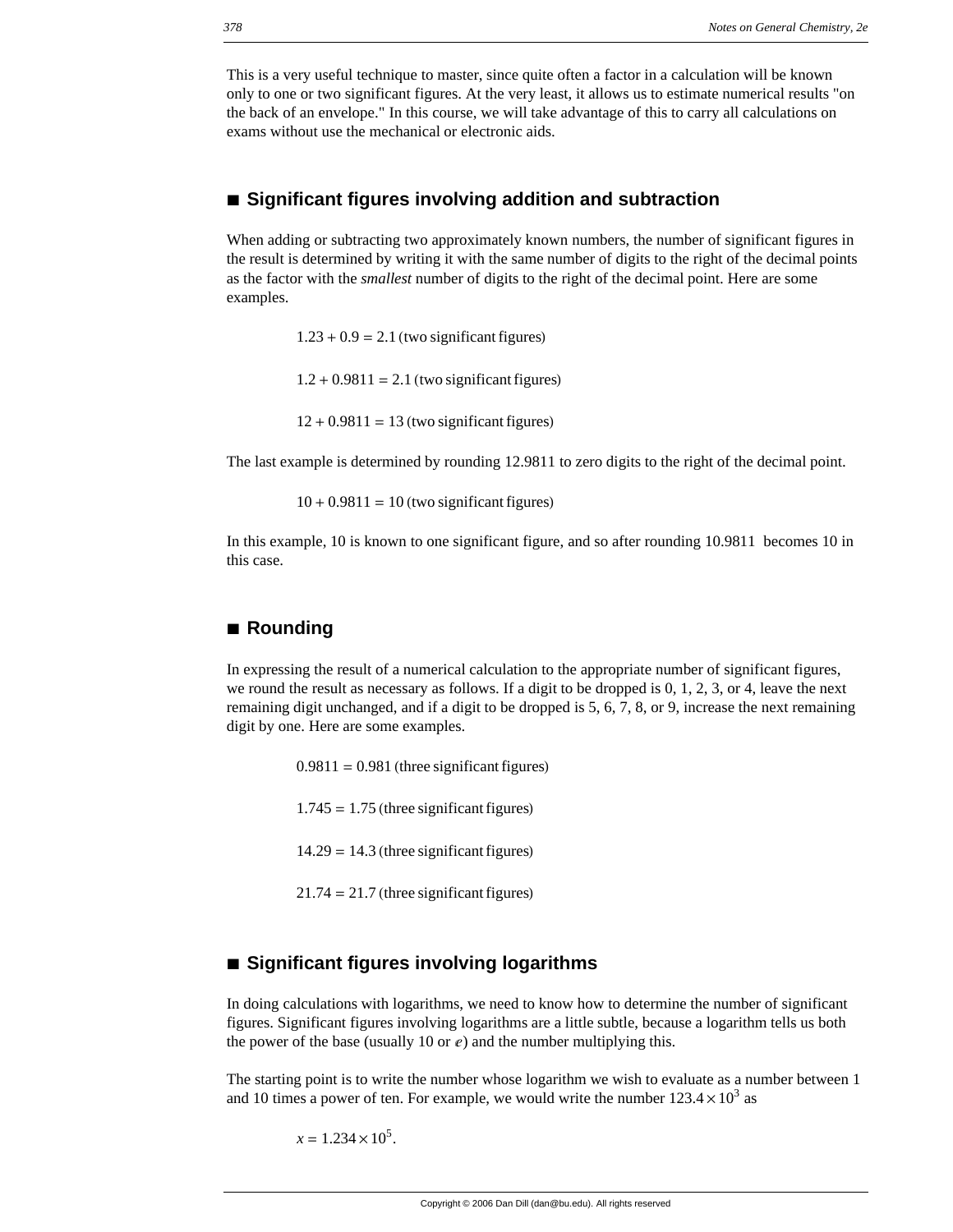Then, we take the logarithm base 10,

$$
\log(x) = \log(1.234) + \log(10^5) = 0.0913 + 5.
$$

There are two things to notice about this result. First, in the first term we *keep as many digits to the right of the decimal point as there are significant figures in the original number*, here four. Second, there are essentially an infinite number of significant figures in the second term, since the exponent (5) is exactly known. This means that we can write

$$
\log(x) = 0.0913 + 5 = 5.0913
$$

In taking antilogs, we need to reverse these rules: We *keep as many digits as there are digits to the right of the decimal point of the original logarithm*. For example, the logarithm 28.0913 has four digits to the right of the decimal. We get therefore

$$
x = 10^{28.0913} = 1.234 \times 10^{28}.
$$

This material is discussed in an article by D. E. Jones in the *Journal of Chemical Education*, 1971, volume 49, page 753. I mention this to underscore that many people (including me) have been confused by this.